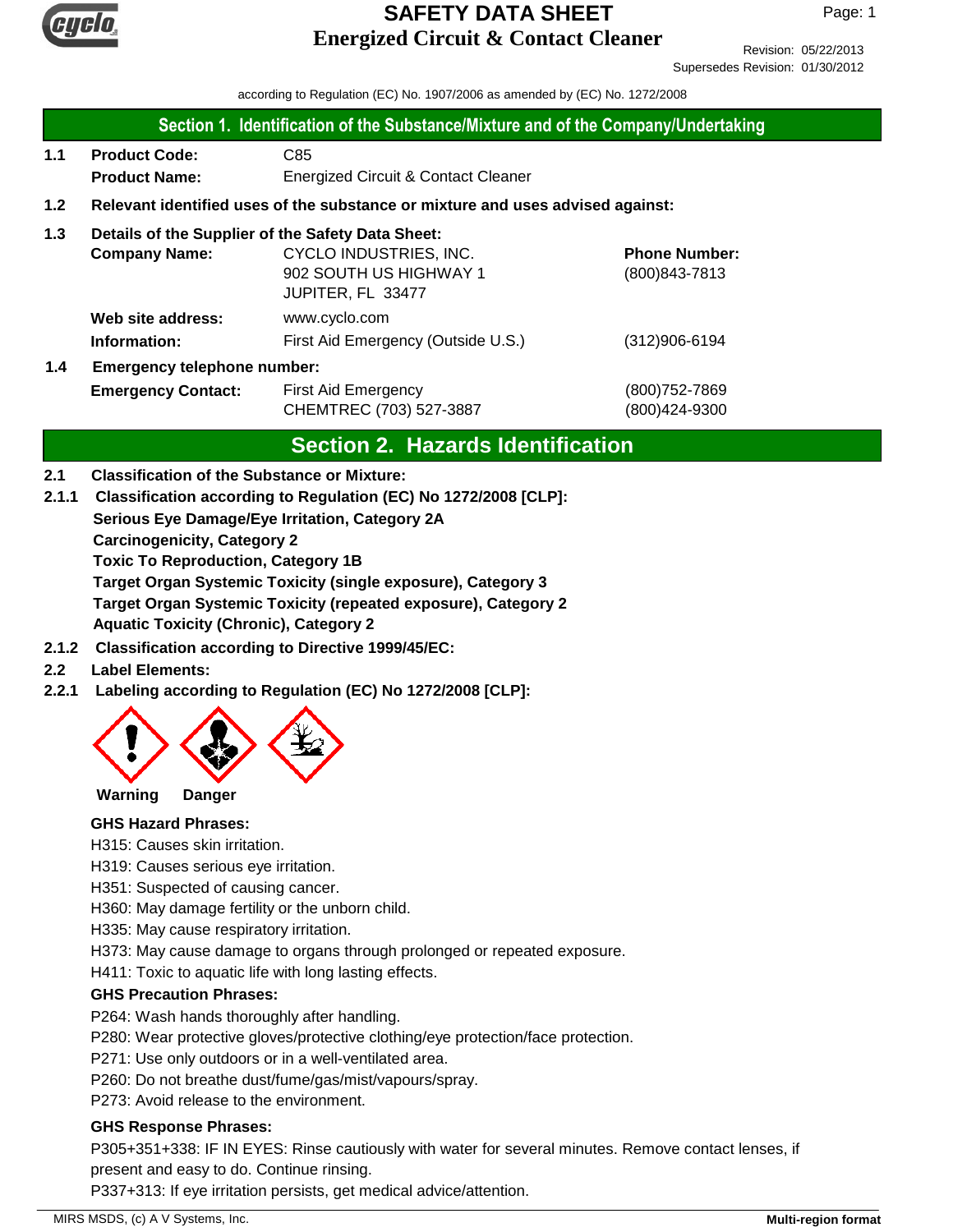

Revision: 05/22/2013 Supersedes Revision: 01/30/2012

P308+313: IF exposed or concerned: Get medical attention/advice.

P309+311: Call a POISON CENTER or doctor/physician if exposed or you feel unwell.

P304+340: IF INHALED: Remove victim to fresh air and keep at rest in a position comfortable for breathing.

#### **GHS Storage and Disposal Phrases:**

P501: Dispose of contents/container in accordance with local/regional/national/international regulation. P403+233: Store container tightly closed in well-ventilated place.

#### **2.2.2 Labeling according to Directive 1999/45/EC:**



# **2.3 Adverse Human Health**

**Effects and Symptoms:**

| Section 3. Composition/Information on Ingredients |                                                                        |                      |                           |                                                               |  |
|---------------------------------------------------|------------------------------------------------------------------------|----------------------|---------------------------|---------------------------------------------------------------|--|
| CAS#                                              | Hazardous Components (Chemical Name)/<br><b>REACH Registration No.</b> | <b>Concentration</b> | $EC$ No./<br>EC Index No. | <b>Risk Phrases/</b><br><b>GHS Classification</b>             |  |
| 127-18-4                                          | Tetrachloroethylene                                                    | 85.0 -100.0 %        | 204-825-9<br>602-028-00-4 | Xn; N; R40-51/53<br>Carcinogen 2: H351<br>Aquatic (C) 2: H411 |  |
| 124-38-9                                          | Carbon dioxide                                                         | $0.0 - 15.0 %$       | 204-696-9<br>ΝA           | No phrases apply.<br>No data available.                       |  |

## **Section 4. First Aid Measures**

Description of First Aidlf swallowed, do not induce vomiting. Never give anything by mouth to an unconscious person. If vomiting occurs, keep head lower than hips to prevent aspiration. If inhaled, remove to fresh air. If not breathing, give artificial respiration, preferably mouth-to-mouth. If breathing is difficult, give oxygen. In case of eye contact or suspected contact, immediately flush eyes with plenty of water for at least 15 minutes. In case of skin contact, wash with soap and water for 15 minutes. Remove contaminated clothing and shoes and launder before reuse. Call physician immediately if adverse reaction occurs. **Measures: 4.1**

# **Section 5. Fire Fighting Measures**

**5.1** Suitable Extinguishing Use extinguishing media appropriate for surrounding fire. Use water spray to keep containers cool that are exposed to heat or flames. **Media:**

**5.2 Flammability** NFPA Level 1 Aerosol **Flammable Properties** No data available. **and Hazards:**

**Flash Pt:** NP Method Used: TAG Closed Cup

**Explosive Limits:** LEL: N.D. UEL: N.D.

**Autoignition Pt:** No data.

**Classification:**

Wear approved positive-pressure self-contained breathing apparatus and protective clothing. Avoid skin contact. **Fire Fighting Instructions: 5.3**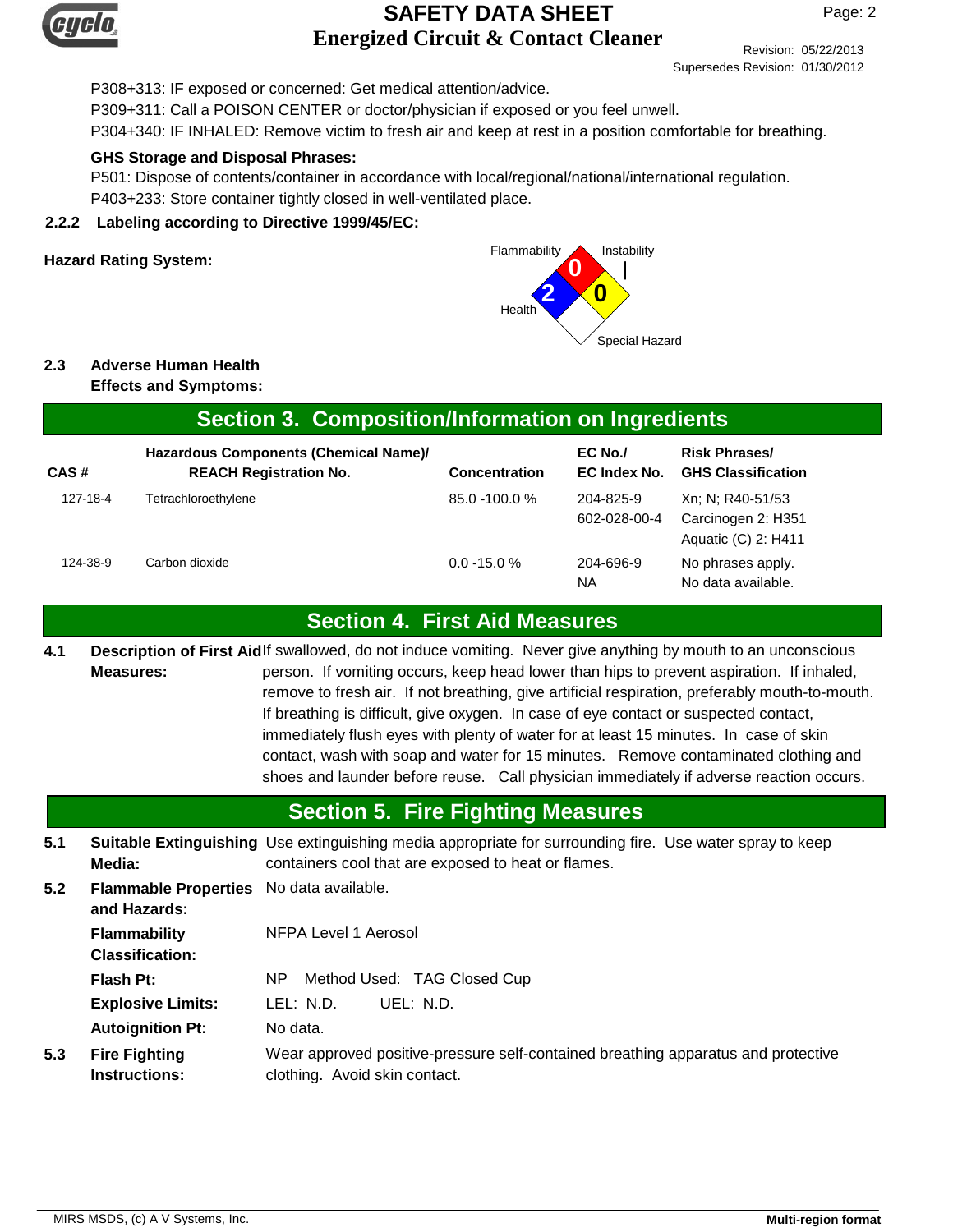

Revision: 05/22/2013 Supersedes Revision: 01/30/2012

|                                 |                                                      |                                                           |                                                           | <b>Section 6. Accidental Release Measures</b>                                                                                                                                                                                                                                                                                                                                                                                                                                                                                                                                                                                                                           |                               |                     |
|---------------------------------|------------------------------------------------------|-----------------------------------------------------------|-----------------------------------------------------------|-------------------------------------------------------------------------------------------------------------------------------------------------------------------------------------------------------------------------------------------------------------------------------------------------------------------------------------------------------------------------------------------------------------------------------------------------------------------------------------------------------------------------------------------------------------------------------------------------------------------------------------------------------------------------|-------------------------------|---------------------|
| 6.3                             | <b>Cleaning Up:</b>                                  | <b>Methods and Material</b><br><b>For Containment and</b> |                                                           | Wear appropriate protective clothing and equipment to prevent skin and eye contact.<br>Avoid breathing vapor. When airborne exposure limits are exceeded use NIOSH<br>approved respiratory protection equipment; appropriate to the material and/or its<br>components. Contain any liquid from leaking containers. Ventilate spill area. Soak up<br>material with absorbent and place in chemical waste container. Leaking containers<br>should be removed to an isolated, well-ventilated area and transferred to other suitable<br>containers. Do not allow to enter sanitary drains, sewer or surface and subsurface<br>waters. Keep out of lakes, ponds or streams. |                               |                     |
|                                 |                                                      |                                                           |                                                           | <b>Section 7. Handling and Storage</b>                                                                                                                                                                                                                                                                                                                                                                                                                                                                                                                                                                                                                                  |                               |                     |
| 7.1                             |                                                      | <b>Precautions To Be</b><br>Taken in Handling:            |                                                           | Caution: contents under pressure. Use only in a well ventilated area. Avoid breathing<br>vapors. If exposed to high vapor concentration, leave area at once. Avoid contact with<br>skin and eyes. Keep out of the reach of children.                                                                                                                                                                                                                                                                                                                                                                                                                                    |                               |                     |
| 7.2                             | <b>Precautions To Be</b><br><b>Taken in Storing:</b> |                                                           |                                                           | Do not puncture, incinerate or store above 120 degrees F. Exposure to high<br>temperatures may cause bursting. Do not store in the passenger compartment of an<br>automobile. Keep away from heat and open flame. This material or its vapors in contact<br>with flames or hot glowing surfaces may form corrosive acid fumes.                                                                                                                                                                                                                                                                                                                                          |                               |                     |
|                                 |                                                      |                                                           |                                                           | <b>Section 8. Exposure Controls/Personal Protection</b>                                                                                                                                                                                                                                                                                                                                                                                                                                                                                                                                                                                                                 |                               |                     |
| 8.1                             |                                                      | <b>Exposure Parameters:</b>                               |                                                           |                                                                                                                                                                                                                                                                                                                                                                                                                                                                                                                                                                                                                                                                         |                               |                     |
| CAS#                            |                                                      | <b>Partial Chemical Name</b>                              |                                                           | <b>Britain EH40</b>                                                                                                                                                                                                                                                                                                                                                                                                                                                                                                                                                                                                                                                     | <b>France VL</b>              | <b>Europe</b>       |
| 127-18-4                        |                                                      | Tetrachloroethylene                                       |                                                           | TWA: 345 mg/m3 (50 ppm)<br>STEL: 689 mg/m3 (100 ppm)                                                                                                                                                                                                                                                                                                                                                                                                                                                                                                                                                                                                                    | TWA: 335 mg/m3 (50 ppm)       | No data.            |
|                                 | 124-38-9                                             | Carbon dioxide                                            |                                                           | TWA: 9150 mg/m3 (5000 ppm)<br>STEL: 27400 mg/m3 (15000<br>ppm)                                                                                                                                                                                                                                                                                                                                                                                                                                                                                                                                                                                                          | TWA: 9000 mg/m3 (5000<br>ppm) | TWA: 9000 mg/m3     |
| CAS#                            |                                                      | <b>Partial Chemical Name</b>                              |                                                           | <b>OSHA TWA</b>                                                                                                                                                                                                                                                                                                                                                                                                                                                                                                                                                                                                                                                         | <b>ACGIH TWA</b>              | <b>Other Limits</b> |
| 127-18-4<br>Tetrachloroethylene |                                                      |                                                           | PEL: 100 ppm<br>STEL: 300 ppm/(5min/3hr)<br>CEIL: 200 ppm | TLV: $25$ ppm<br>STEL: 100 ppm                                                                                                                                                                                                                                                                                                                                                                                                                                                                                                                                                                                                                                          | No data.                      |                     |

124-38-9 Carbon dioxide **No really contain the Carbon dioxide** PEL: 5000 ppm TLV: 5000 ppm

#### **8.2 Exposure Controls:**

**8.2.1 Engineering Controls** Use in a well-ventilated area. Local exhaust ventilation as necessary to maintain exposure to within applicable limits. **(Ventilation etc.):**

#### **8.2.2 Personal protection equipment:**

| <b>Eye Protection:</b>    | Chemical goggles; also wear a face shield if splashing hazard exists.                                                  |
|---------------------------|------------------------------------------------------------------------------------------------------------------------|
| <b>Protective Gloves:</b> | Avoid skin contact. Wear protective clothing and gloves.                                                               |
| <b>Other Protective</b>   | Avoid skin contact. Wear protective clothing and gloves.                                                               |
| Clothing:                 |                                                                                                                        |
|                           | Respiratory Equipment Do not breathe mist or vapor. Use in a well-ventilated area. Appropriate respiratory             |
| (Specify Type):           | protection shall be worn when applied engineering controls are not adequate to protect<br>against inhalation exposure. |

PEL: 5000 ppm TLV: 5000 ppm STEL: 30,000 ppm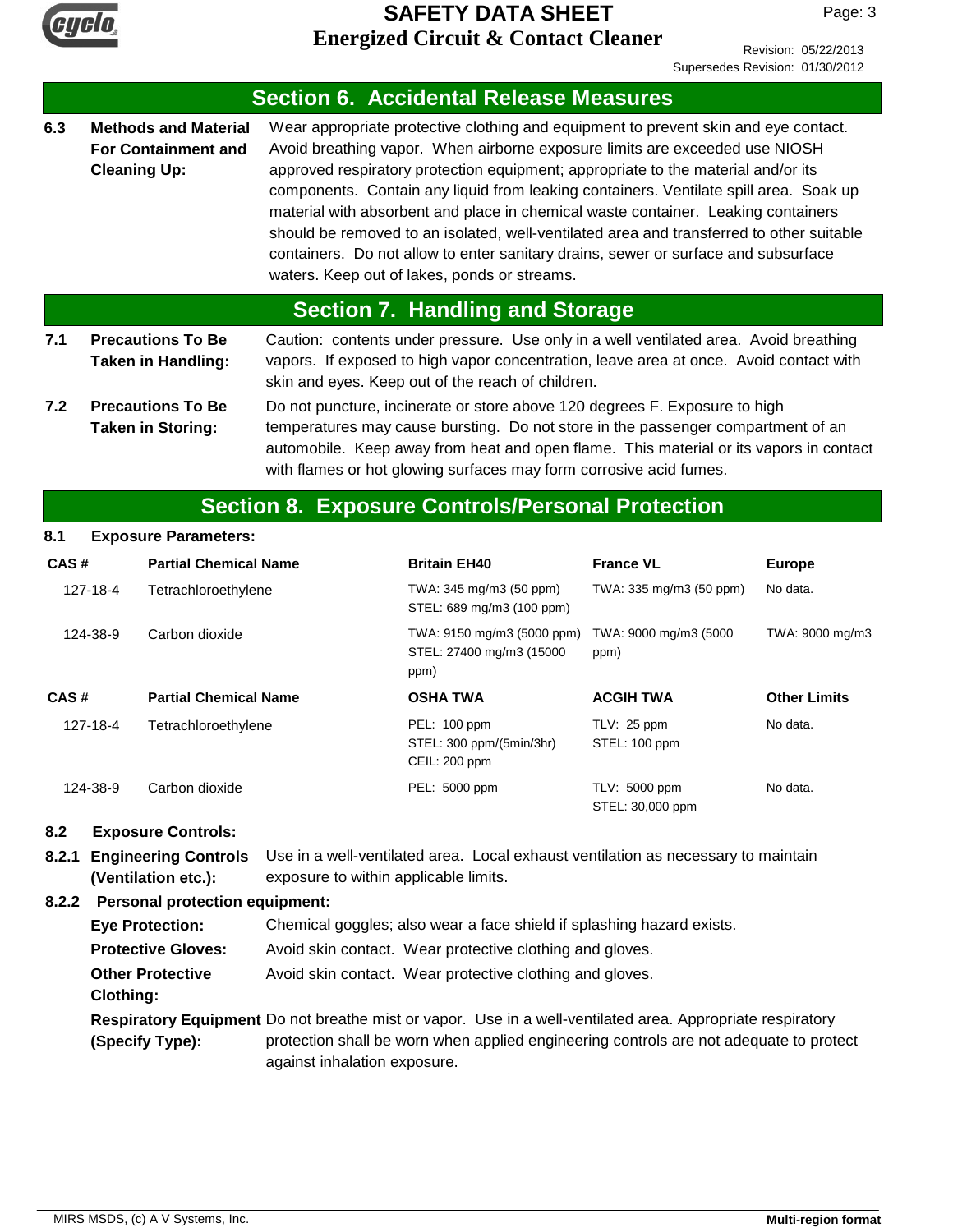

Page: 4

Revision: 05/22/2013 Supersedes Revision: 01/30/2012

|                                                                     |                                                   | <b>Section 9. Physical and Chemical Properties</b>                                                                                                       |  |  |
|---------------------------------------------------------------------|---------------------------------------------------|----------------------------------------------------------------------------------------------------------------------------------------------------------|--|--|
| <b>Information on Basic Physical and Chemical Properties</b><br>9.1 |                                                   |                                                                                                                                                          |  |  |
|                                                                     | <b>Physical States:</b>                           | [ ] Gas<br>[X] Liquid<br>[ ] Solid                                                                                                                       |  |  |
|                                                                     | <b>Appearance and Odor:</b>                       | Clear, colorless liquid. Faint sweet odor.                                                                                                               |  |  |
|                                                                     | <b>Melting Point:</b>                             | No data.                                                                                                                                                 |  |  |
|                                                                     | <b>Boiling Point:</b>                             | 250.00 F (121.1 C)                                                                                                                                       |  |  |
|                                                                     | Flash Pt:                                         | N <sub>P</sub><br>Method Used: TAG Closed Cup                                                                                                            |  |  |
|                                                                     | <b>Evaporation Rate:</b>                          | No data.                                                                                                                                                 |  |  |
|                                                                     | <b>Explosive Limits:</b>                          | LEL: N.D.<br>UEL: N.D.                                                                                                                                   |  |  |
|                                                                     | Vapor Pressure (vs. Air or                        | $\sim$ 13mmHg@20C                                                                                                                                        |  |  |
|                                                                     | $mm Hg$ ):                                        |                                                                                                                                                          |  |  |
|                                                                     | Vapor Density (vs. $Air = 1$ ):                   | $~-4.1$                                                                                                                                                  |  |  |
|                                                                     | Specific Gravity (Water = 1):                     | 1.62@25/25C                                                                                                                                              |  |  |
|                                                                     | <b>Solubility in Water:</b>                       | >65%                                                                                                                                                     |  |  |
|                                                                     | <b>Autoignition Pt:</b>                           | No data.                                                                                                                                                 |  |  |
| 9.2                                                                 | <b>Other Information</b>                          |                                                                                                                                                          |  |  |
|                                                                     | <b>Percent Volatile:</b>                          | No data.                                                                                                                                                 |  |  |
|                                                                     |                                                   | <b>Section 10. Stability and Reactivity</b>                                                                                                              |  |  |
| 10.1                                                                | <b>Reactivity:</b>                                | No data available.                                                                                                                                       |  |  |
| 10.2                                                                | Unstable [ ]<br><b>Stability:</b><br>Stable $[X]$ |                                                                                                                                                          |  |  |
| 10.3                                                                | <b>Conditions To Avoid -</b>                      | No data available.                                                                                                                                       |  |  |
|                                                                     | <b>Hazardous Reactions:</b>                       |                                                                                                                                                          |  |  |
|                                                                     | <b>Possibility of</b>                             | Will not occur $[X]$<br>Will occur $\lceil \quad \rceil$                                                                                                 |  |  |
|                                                                     | <b>Hazardous Reactions:</b>                       |                                                                                                                                                          |  |  |
| <b>Conditions To Avoid -</b><br>10.4                                |                                                   | Do not expose to heat or store at temperatures above 120 degrees F. Avoid contact with                                                                   |  |  |
|                                                                     | Instability:                                      | open flame, electric arcs, or other hot surfaces that could cause thermal decomposition.                                                                 |  |  |
| 10.5                                                                | Incompatibility -<br><b>Materials To Avoid:</b>   | Nitric acid. Sulfuric acid. Strong acids. Contact with oxidizing agents. Chlorine<br>compounds. Chloroform. Alkalis. Potassium t-butoxide. Strong bases. |  |  |
| 10.6                                                                | <b>Hazardous</b>                                  | Carbon monoxide. The thermal decomposition products of this material are categorized                                                                     |  |  |
|                                                                     | <b>Decomposition Or</b>                           | as very toxic by the University of Pittsburgh toxicity of combustion products test method.                                                               |  |  |
|                                                                     | <b>Byproducts:</b>                                |                                                                                                                                                          |  |  |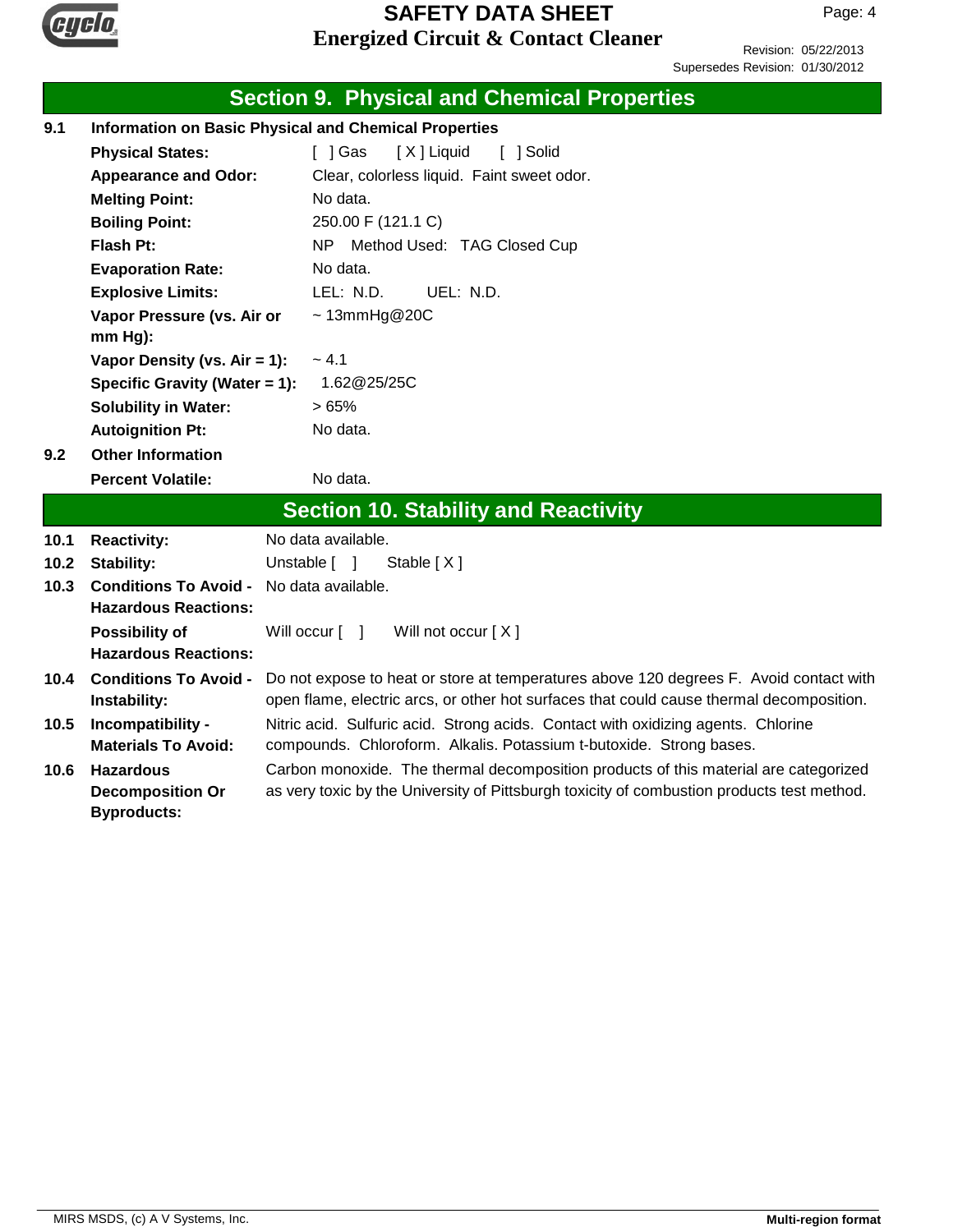

|                                 | Revision: 05/22/2013 |
|---------------------------------|----------------------|
| Supersedes Revision: 01/30/2012 |                      |

|                                                                                                                                                                                                                                                                                                                                                                                                                                                                                                     |                                           |                                                                                                        | <b>Section 11. Toxicological Information</b>                                                                                                               |                                                                                                                                                                                |                   |                |              |
|-----------------------------------------------------------------------------------------------------------------------------------------------------------------------------------------------------------------------------------------------------------------------------------------------------------------------------------------------------------------------------------------------------------------------------------------------------------------------------------------------------|-------------------------------------------|--------------------------------------------------------------------------------------------------------|------------------------------------------------------------------------------------------------------------------------------------------------------------|--------------------------------------------------------------------------------------------------------------------------------------------------------------------------------|-------------------|----------------|--------------|
| 11.1                                                                                                                                                                                                                                                                                                                                                                                                                                                                                                |                                           | Information on<br><b>Toxicological Effects:</b>                                                        | No data available.                                                                                                                                         |                                                                                                                                                                                |                   |                |              |
| CAS#<br><b>Hazardous Components (Chemical Name)</b>                                                                                                                                                                                                                                                                                                                                                                                                                                                 |                                           |                                                                                                        | <b>NTP</b>                                                                                                                                                 | <b>IARC</b>                                                                                                                                                                    | <b>ACGIH</b>      | <b>OSHA</b>    |              |
|                                                                                                                                                                                                                                                                                                                                                                                                                                                                                                     | 127-18-4                                  | Tetrachloroethylene                                                                                    |                                                                                                                                                            | Possible                                                                                                                                                                       | 2A                | A <sub>3</sub> | n.a.         |
|                                                                                                                                                                                                                                                                                                                                                                                                                                                                                                     | 124-38-9                                  | Carbon dioxide                                                                                         |                                                                                                                                                            | n.a.                                                                                                                                                                           | n.a.              | n.a.           | n.a.         |
|                                                                                                                                                                                                                                                                                                                                                                                                                                                                                                     |                                           |                                                                                                        | <b>Section 12. Ecological Information</b>                                                                                                                  |                                                                                                                                                                                |                   |                |              |
|                                                                                                                                                                                                                                                                                                                                                                                                                                                                                                     |                                           |                                                                                                        | <b>Section 13. Disposal Considerations</b>                                                                                                                 |                                                                                                                                                                                |                   |                |              |
| 13.1                                                                                                                                                                                                                                                                                                                                                                                                                                                                                                | Method:                                   | <b>Waste Disposal</b>                                                                                  | Residues and spilled material are hazardous waste due to ignitability. Disposal should be<br>made in accordance with federal, state and local regulations. |                                                                                                                                                                                |                   |                |              |
|                                                                                                                                                                                                                                                                                                                                                                                                                                                                                                     |                                           |                                                                                                        | <b>Section 14. Transport Information</b>                                                                                                                   |                                                                                                                                                                                |                   |                |              |
| 14.1                                                                                                                                                                                                                                                                                                                                                                                                                                                                                                |                                           | <b>LAND TRANSPORT (US DOT):</b>                                                                        |                                                                                                                                                            |                                                                                                                                                                                |                   |                |              |
|                                                                                                                                                                                                                                                                                                                                                                                                                                                                                                     | <b>UN/NA Number:</b>                      | <b>DOT Hazard Class:</b>                                                                               | DOT Proper Shipping Name: Consumer Commodity<br>ORM-D                                                                                                      | ORM-D                                                                                                                                                                          |                   |                |              |
| 14.2                                                                                                                                                                                                                                                                                                                                                                                                                                                                                                | <b>UN Number:</b><br><b>Hazard Class:</b> | <b>ADR/RID Shipping Name:</b><br><b>MARINE TRANSPORT (IMDG/IMO):</b><br><b>IMDG/IMO Shipping Name:</b> | <b>LAND TRANSPORT (European ADR/RID):</b><br>N.A.<br>Aerosols (Tetrachloroethylene), 2.2 (6.1)                                                             |                                                                                                                                                                                |                   |                |              |
| <b>UN Number:</b><br>1950<br><b>Hazard Class:</b><br>N.A.                                                                                                                                                                                                                                                                                                                                                                                                                                           |                                           |                                                                                                        | <b>Packing Group:</b><br><b>IMDG Classification:</b><br><b>Marine Pollutant:</b>                                                                           |                                                                                                                                                                                | 2.2<br>Yes        |                |              |
|                                                                                                                                                                                                                                                                                                                                                                                                                                                                                                     |                                           |                                                                                                        | <b>Section 15. Regulatory Information</b>                                                                                                                  |                                                                                                                                                                                |                   |                |              |
|                                                                                                                                                                                                                                                                                                                                                                                                                                                                                                     |                                           |                                                                                                        | EPA SARA (Superfund Amendments and Reauthorization Act of 1986) Lists                                                                                      |                                                                                                                                                                                |                   |                |              |
| CAS#                                                                                                                                                                                                                                                                                                                                                                                                                                                                                                |                                           |                                                                                                        | <b>Hazardous Components (Chemical Name)</b>                                                                                                                | S. 302 (EHS)                                                                                                                                                                   | S. 304 RQ         |                | S. 313 (TRI) |
|                                                                                                                                                                                                                                                                                                                                                                                                                                                                                                     | 127-18-4                                  | Tetrachloroethylene                                                                                    |                                                                                                                                                            | No.                                                                                                                                                                            | <b>Yes 100 LB</b> | Yes            |              |
|                                                                                                                                                                                                                                                                                                                                                                                                                                                                                                     | 124-38-9                                  | Carbon dioxide                                                                                         |                                                                                                                                                            | No                                                                                                                                                                             | No                | No             |              |
| CAS#<br><b>Hazardous Components (Chemical Name)</b><br><b>Other US EPA or State Lists</b><br>Tetrachloroethylene<br>CAA HAP, ODC: HAP; CWA NPDES: Yes; TSCA: Inventory,<br>127-18-4<br>8A CAIR, 12(b); CA PROP.65: Yes; CA TAC, Title 8: TAC,<br>Title 8; MA Oil/HazMat: Yes; MI CMR, Part 5: CMR, Part 5;<br>NC TAP: Yes; NJ EHS: Yes - 1810; NY Part 597: Yes; PA<br>HSL: Yes - B; SC TAP: Yes; WI Air: Yes<br>Carbon dioxide<br>CAA HAP, ODC: No; CWA NPDES: No; TSCA: Inventory; CA<br>124-38-9 |                                           |                                                                                                        |                                                                                                                                                            |                                                                                                                                                                                |                   |                |              |
|                                                                                                                                                                                                                                                                                                                                                                                                                                                                                                     |                                           |                                                                                                        |                                                                                                                                                            | PROP.65: No; CA TAC, Title 8: Title 8; MA Oil/HazMat: Yes;<br>MI CMR, Part 5: No; NC TAP: No; NJ EHS: Yes - 0343; NY<br>Part 597: No; PA HSL: Yes - 1; SC TAP: No; WI Air: Yes |                   |                |              |
|                                                                                                                                                                                                                                                                                                                                                                                                                                                                                                     |                                           |                                                                                                        |                                                                                                                                                            |                                                                                                                                                                                |                   |                |              |